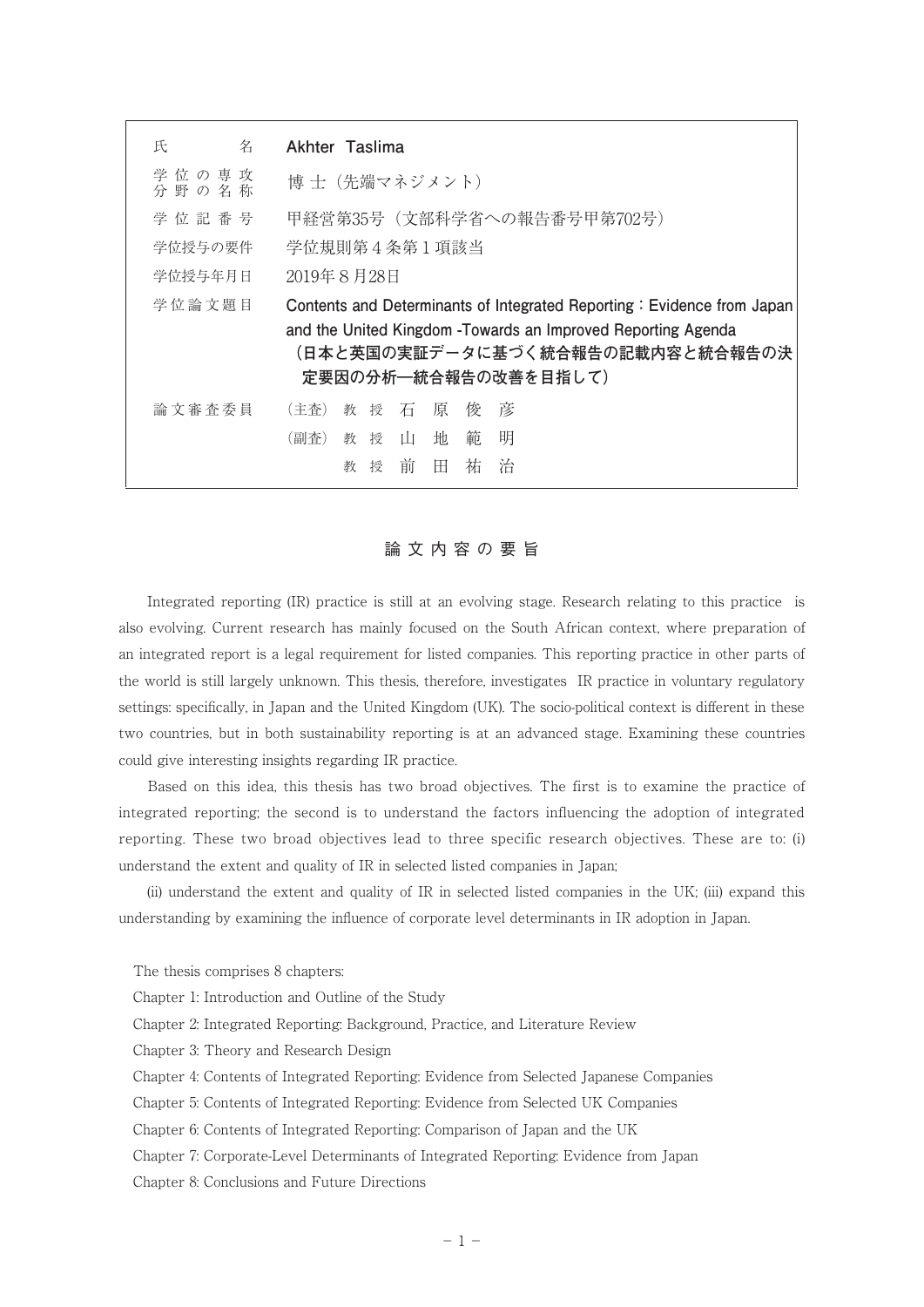Chapter 1 elaborates on the circumstantial reasons for introducing non-financial information into corporate reports. It includes a brief history of the evolution of the IR concept and a summary of present research on the topic. Based on these discussions, the chapter describes the rationale for conducting the present research and specifies the three research objectives of the thesis. To fulfill these three objectives, three empirical studies have been conducted in three separate chapters. Chapter 1 outlines the research methodologies used in the three empirical studies and the overall organization of the thesis.

 Chapter 2 provides a comprehensive overview of IR practice and related academic literature. Four key topics are addressed: (a) the historical background of IR; (b) the International Integrated Reporting Council (IIRC) framework; (c) the context of IR in South Africa, Japan, and the UK; and (d) a review of academic literature on IR. The chapter opens with a broad overview of current corporate reporting, its merits and its limitations. It then discusses the emergence of IR practice and the development of the IIRC. It elaborates on the main components of the IIRC's Integrated Reporting Framework. Discussions of the socio-political and regulatory contexts of IR in South Africa, Japan, and UK would help to understand the empirical findings of this study. This chapter then reviews previous academic studies, under four principal headings: (a) the contents of integrated reports;(b) determinants for the adoption of integrated reporting; (c) capital market reaction to integrated reporting adoption; (d) stakeholders' perceptions of integrated reporting. Finally, the chapter identifies research gaps in the current literature that have prompted the research objectives of the thesis.

 Chapter 3 discusses the theoretical explanations of integrated reporting and the research methodology adopted in this study. The chapter is divided into two sections: (a) an elaboration of related theories of sustainability reporting, and (b) a description of the research design. First, the main theoretical lenses of sustainability reporting are identified and discussed, including decision usefulness theories, economicbased theories, and socio-political theories. The thesis utilizes legitimacy theory, as deployed extensively in sustainability reporting literature. More specifically, it uses substantive and symbolic legitimation strategies (Ashforth and Gibbs, 1990) to explain the nature, extent, and quality of integrated reports in Japan and the UK.

 The chapter elaborates the research design used in the thesis, explaining research sampling, data collection, research method, development of the research instrument, and data analysis. For research objectives 1 and 2 (in chapters 4 and 5), content analysis is deployed, a widely used methodology in the analysis of annual reports and in the sustainability-related literature. In this thesis, a disclosure checklist or coding instrument is developed, based on the Content and Elements of the Integrated Reporting Framework of the IIRC (2013) and the conceptualization of extant literature. To fulfill research objective 3, logistic regression method is used, as discussed in detail in chapter 7.

 Chapters 4 and 5 investigate the contents of annual/integrated reports of leading listed companies in Japan and the UK respectively. Preparation of integrated reports is not mandatory in these countries, and current reporting practices in both investigated and assessed countries seems to be against the suggestions of the IIRC Framework. Compliance levels are inevitably difficult to measure with precision. Chapters 4 and 5 use the disclosure checklist prepared in chapter 3 to codify the data from the sampled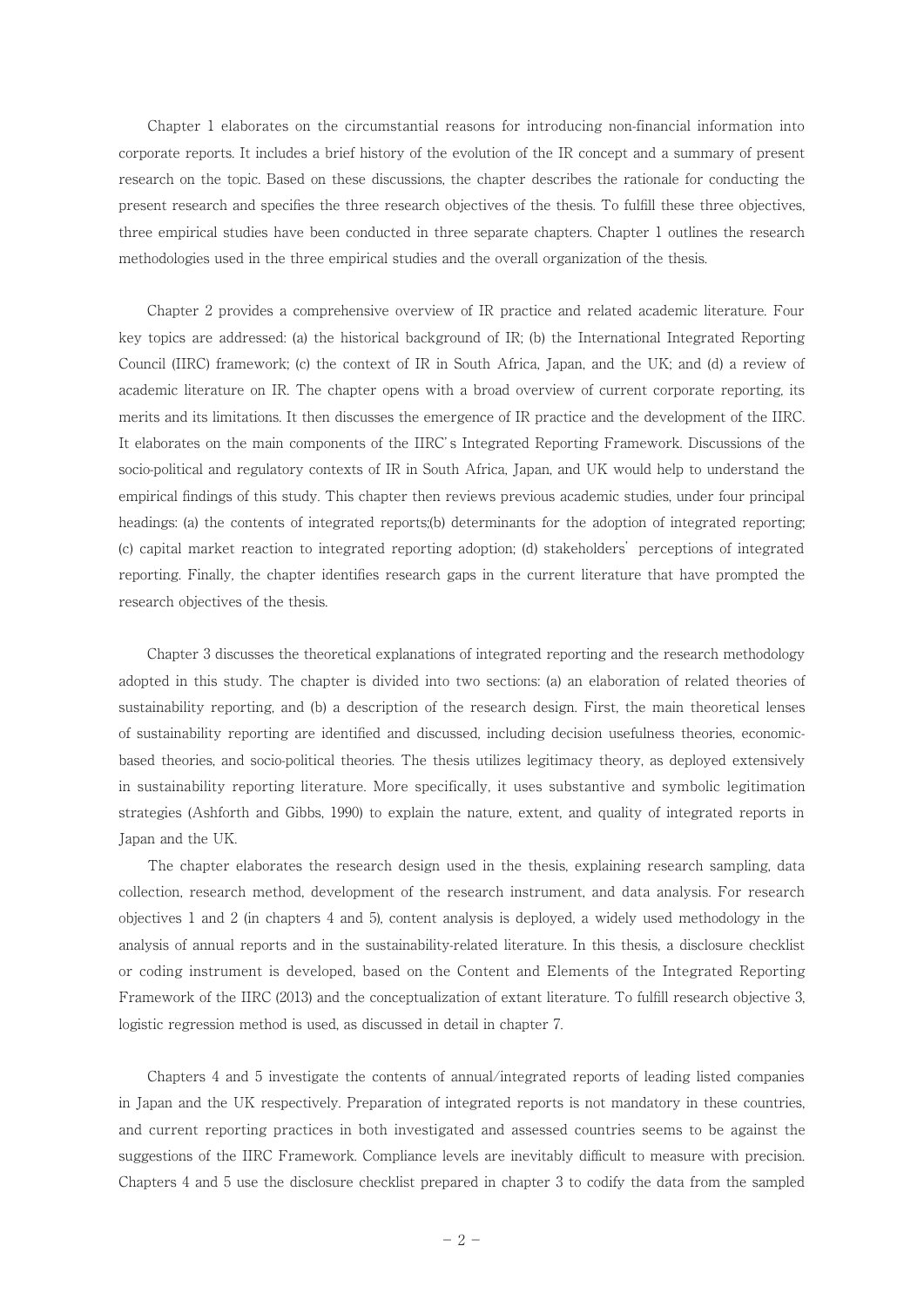annual reports for further analysis and investigation.

 The 20 Japanese companies assessed in Chapter 4 were chosen on a random basis from the top 100 list (based on market capitalisation) of the Nikkei 225 companies. Selecting companies from diverse industries could give an opportunity to observe the practice and applicability of integrated reporting to different types of businesses. The 20 UK companies in Chapter 5 were sampled from the Financial Times Stock Exchange (FTSE) 100 list, again at random from a variety of industries. Although IR is not mandatory in the UK, the regulatory environment may encourage companies to adopt such practice.

 In both chapters, contents of corporate reports for the year 2016 are examined against the eight Content Elements of the IIRC Framework as structured in the disclosure checklist. After documenting the results of content analysis, Chapters 4 and 5 seek to explain the findings through the lens of legitimacy theory, as widely used in sustainability-related literature.

 After this discussion in Chapters 4 and 5 of the extent and quality of annual/integrated reports in Japan and the UK, Chapter 6 provides the results of statistical analysis of the difference between these two countries in their disclosure practices. First, the overall disclosure scores of the Content Elements of integrated reports of Japan and the UK are compared. Then, the average scores for individual Content Elements for the two countries are also compared and the findings presented.

 Chapter 7 analyses the possible determinants of IR adoption by Japanese listed firms. The findings in Chapter 4 show that the corporate reports of sampled Japanese companies follow the guidelines of the IIRC Framework to a reasonable level. In addition, recent KPMG surveys have found that the number of Japanese companies adopting the IIRC guidelines is increasing. Chapter 7, therefore, investigates the effects of some selected company-level features upon IR adoption: company size, profitability, investors, industry and board characteristics including board size, and board independence. Hypotheses are developed, based on existing literature, and the logistic regression method is used for analysis. It is suggested that some of the findings and insights produced by this study could be of potential interest and relevance to both academia and regulators themselves.

 Chapter 8 contains an overall summary of the findings of the empirical studies conducted in the thesis. This final chapter also discusses the key contributions of this thesis to the academic literature, and implications of the findings to professionals, companies and regulatory bodies. By way of rider, it also addresses the major limitations of the thesis, and several suggestions are made for future research regarding both private and public sector organizations.

# 論文審査結果の要旨

## 1. Overall Thesis

 Research on integrated reporting is still at a growing stage. Early research was largely normative in nature, examining the concepts, benefits, and challenges of IR, but empirical research has recently started to increase. This thesis reviews the empirical studies based on the following key areas: (a) the contents of integrated reports; (b) determinants for the adoption of integrated reporting; (c) capital market reaction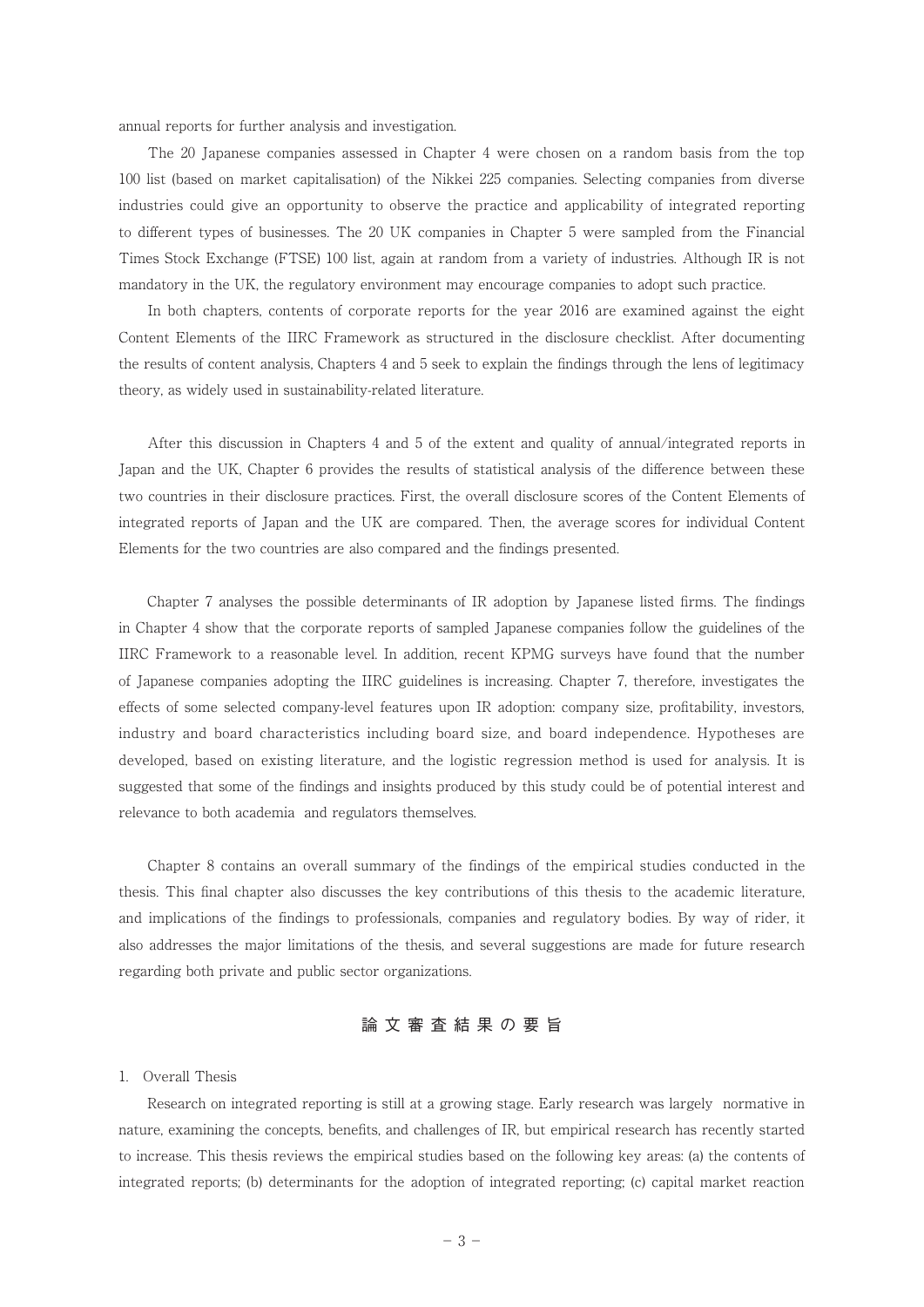to integrated reporting adoption; and (d) stakeholders' perceptions on integrated reporting. The chief methods employed by previous researchers include case studies, interviews, surveys, field studies, content analyses, and archival studies. Reviewing the literature in IR demonstrates that current research mainly investigates the South African context, given the regulatory requirement to publish integrated reports for the companies listed in Johannesburg Stock Exchange since 2011. In addition, several researchers have examined the integrated reports of companies participated in IIRC Pilot Programme Business Network or companies listed in IIRC data base. Integrated reporting practice in other regions of the world has received little research attention. This thesis is an attempt to at least begin to fill in this research gap. It contributes to the literature by providing insights about the content and determinants of IR in Japan and the UK, as these countries are in the forefront of non-financial reporting but still largely unexplored regarding their adoption of IR.

#### 2. Evaluation of the Thesis Structure

 The structure of this thesis adequately addresses its intended aims. Chapter 1 briefly describes the rationale for the origination of IR, as well as the specific problem of IR that prompted the thesis. Three specific research questions are proposed: (i) to understand the extent and quality of integrated reporting in selected listed companies in Japan; (ii) to understand the extent and quality of integrated reporting in selected listed UK companies; (iii) to expand this understanding by examining the influence of corporatelevel determinants in the adoption of integrated reporting in Japan. The author further elaborates these issues in Chapter 2 and also discusses the establishment of the IIRC and the contents of the IIRC Framework. These discussions serve as the foundation of this thesis.

 The author then examines in some detail the current research relating to IR and its different strands, and finds an apparently significant research gap. But before embarking on the empirical chapters, it is obviously important to understand existing theoretical work and relevant research methodology. Chapter 3 serves these purposes. The author uses the perspective of substantive and symbolic legitimation strategies to explain the nature, extent, and quality of integrated reports in Japan and the UK. This chapter elaborates these theoretical concepts and research design of this thesis.

 The thesis offers three distinct but related empirical studies (in Chapters 4, 5, 6 and 7) to accomplish three specific research objectives above. To achieve the first two – that is, to understand the practice of integrated reporting in Japan and the UK – two empirical studies are conducted (in Chapters 4 and 5), both using content analysis. The findings of the first study (in Chapter 4) show that the corporate reports of Japanese companies follow the guidelines of the IIRC Framework to a modest level. Recently, Japanese corporate reporting practice has increased the attention paid to the IR standard setting bodies and professionals as the number of Japanese companies which are following the IIRC guidelines voluntarily has been increasing. This situation is completely different from the UK. Chapter 6 also explains statistical findings about IR adoption between two countries.

 Academic research regarding Japan is scarce. In this connection, this study requires to understand the possible determinants of IR adoption by Japanese listed firms. Chapter 7 serves this third specific objective of the thesis – namely, to understand the factors influencing the adoption of integrated reporting in Japan. Finally, Chapter 8 concludes the findings from individual studies, discusses the contribution of the thesis, and gives directions for future research.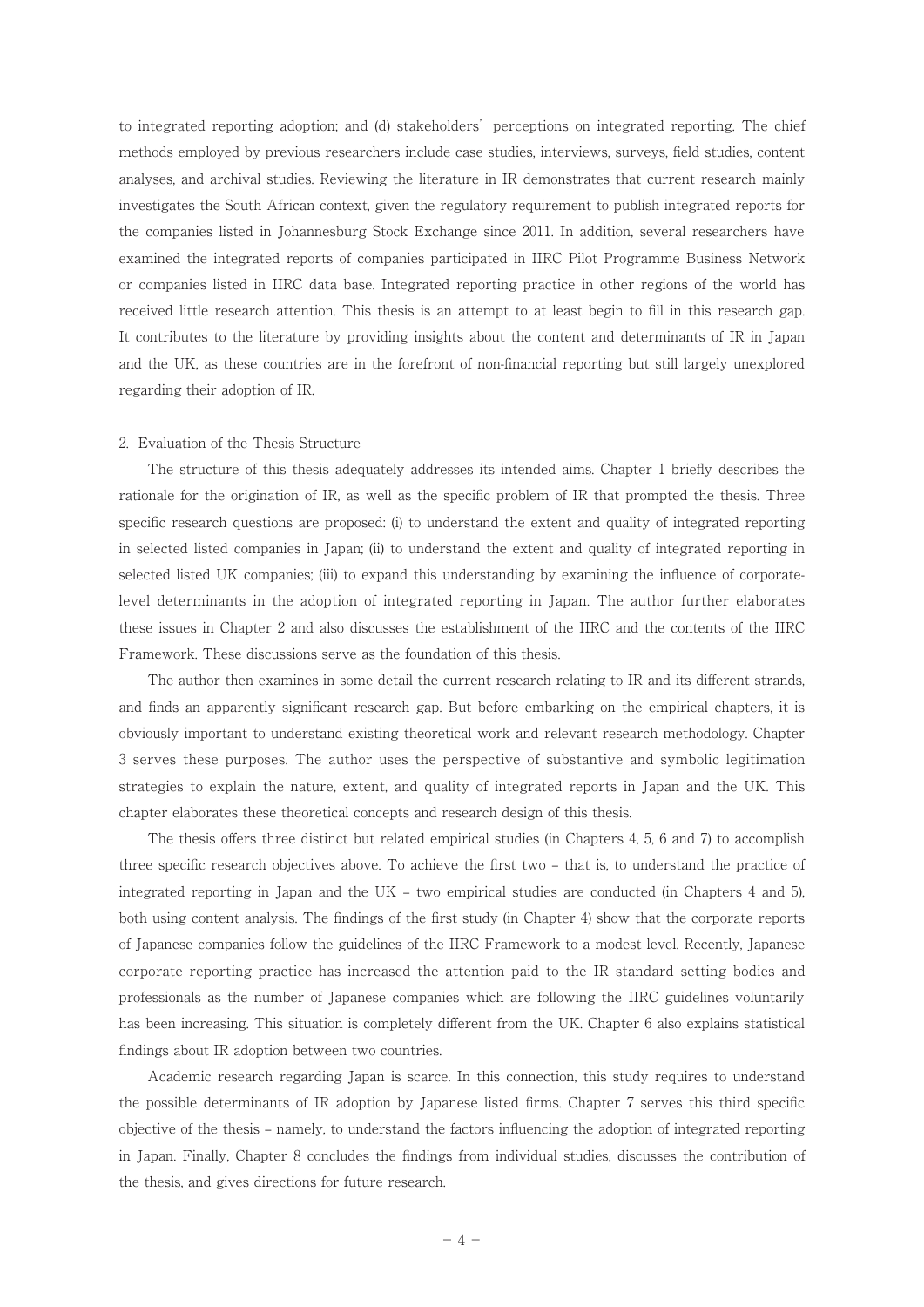#### 3. Evaluation of Individual Chapters

 This thesis consists of eight chapters. Each chapter has made its own particular contribution to the achievement of the objectives of the thesis.

 Chapter 1 discusses the background of undertaking the current research and its specific research objectives. The author also gives the reader a summary of the research methods used in the thesis and an overview of its structure.

 Chapter 2 provides comprehensive overview of integrated reporting. This is done through focusing on four issues: (a) the historical background of IR; (b) a discussion of the International Integrated Reporting Council (IIRC) Framework; (c) the context of IR in South Africa, Japan, and the UK; (d) a review of the academic literature on IR as below.

 First, the development of IR is discussed as a contrast between the limitations of traditional corporate reporting and potential advantages of IR practice. The three main components of the IIRC Framework are then sufficiently investigated: Fundamental Concepts, Content Principles, and Content Elements. These understanding serves as the academic foundation for analysing the findings in later chapters.

 There follows an explanation of the socio-political context of IR practice in South Africa, Japan, and the UK, enabling the reader to understand better the study' s empirical findings. The chapter' s final segment is an academic literature review on IR, with the objective of finding the gaps in literature that the study seeks to address. An in-depth literature review of IR focuses on four key issues: (a) the contents of integrated reports; (b) determinants for the adoption of integrated reporting; (c) capital market reaction to integrated reporting adoption; (d) stakeholders' perceptions on integrated reporting. These are findings from this literature review that have enabled the author to identify research gaps, and in turn determined the study' s research objectives.

 Chapter 3 discusses thoroughly the theoretical framework and methodology used in the thesis. Following an overview of important theories relating to sustainability reporting, this chapter elaborates the legitimacy theory perspective that is applied in this thesis. According to Ashforth and Gibbs (1990), organization can employ either substantive or symbolic strategies, or a combination of the two. Soobaroyen and Ntim (2013) explain Ashforth and Gibbs' legitimation strategies in the context of sustainability reporting. Using these perspectives, the thesis shows that IR can also be used as a technique for legitimation.

 The findings of Chapters 4 and 5 show that the compliance rates against the IIRC Framework vary significantly among the sampled reports in both Japan and the UK. However, the average compliance rate for the sampled reports is higher in the UK than in Japan. Interestingly, in both studies, Governance is the highest disclosed category, followed by Organisational Overview and External Environment. On the other hand, in both studies, the lowest disclosed Content Element is Basis of Preparation and Presentation followed by Business Model. These similarities in the findings might prompt the question of whether there is any general trend in the reporting practices of other countries as well. Future research might investigate into this issue.

 In general, the disclosure practices in both countries suggest that the introduction of IR is shaping their corporate reporting practices and that companies are gradually aligning their reporting practices to the basic principles of IR. The sampled annual reports have made substantive disclosures on many aspects, such as Governance, Outlook, Risks and Opportunities or KPIs. On the other hand, these reports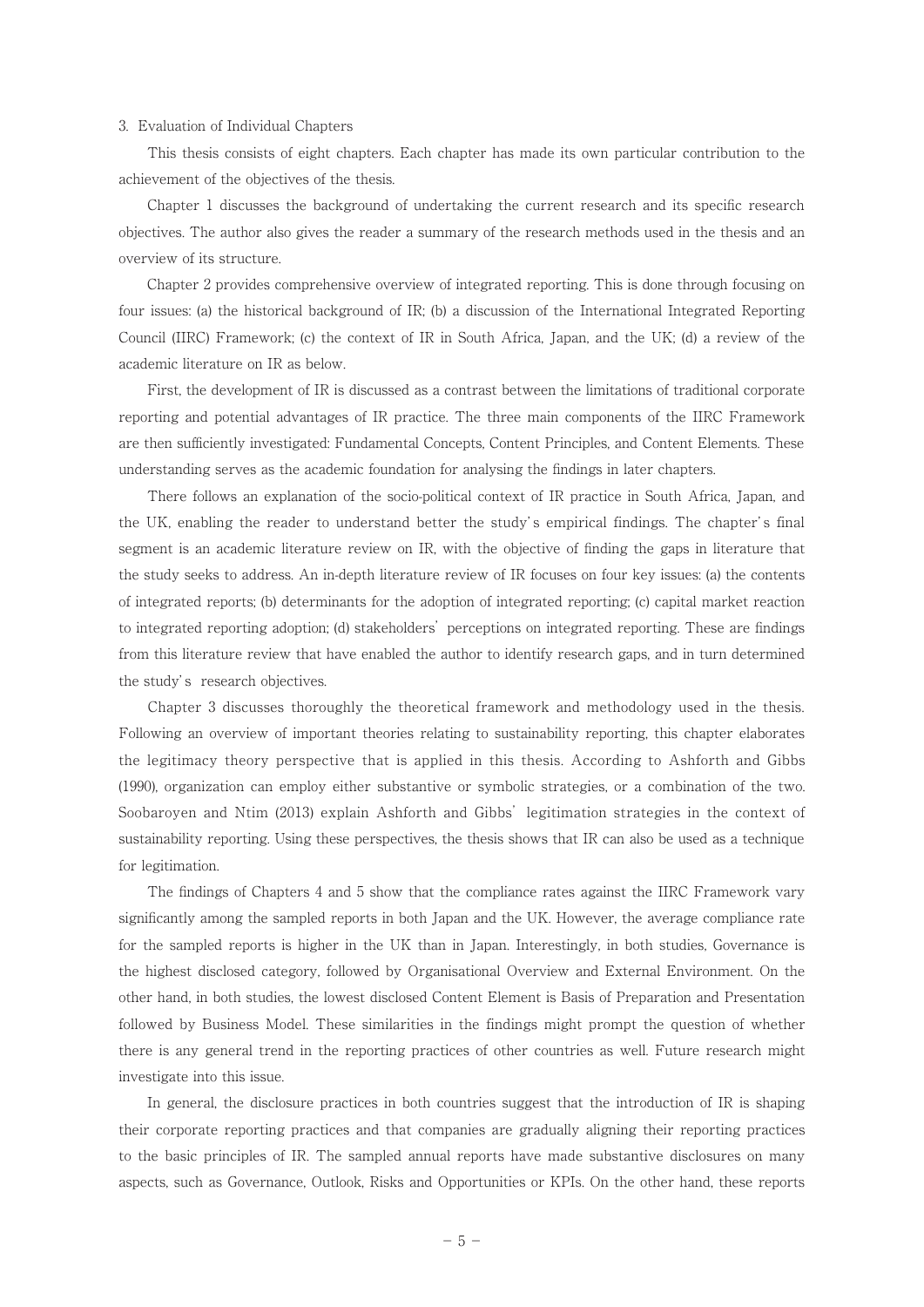have also made minimal and mainly qualitative disclosure on Contents, such as Business Model or Materiality. Drawing out from legitimacy theory, this thesis opines that the current reporting practices of Japanese and the UK companies might be a combination of symbolic and substantive management policies.

 After analyzing the quality and extent of Japan and the UK separately in two previous chapters, Chapter 6 presents results of statistical analysis (t-test and multiple regression analysis) of the difference between the two countries. First, the Overall Disclosure Scores by company for all Content Elements in the two countries' disclosure checklists are compared, then the respective average scores for individual Content Element. Results showed no significant difference between Japan and the UK, either in Overall Disclosure scores of integrated reporting, or in Content Elements – namely, Business Model, Strategy and Resource Allocation, Performance, Outlook, and Basis of Preparation and Presentation. But significant differences were discernible in disclosure quality of the Content Elements: Organizational Overview and External Environment, Governance, and Risks and Opportunities.

 Chapter 7 serves the third specific objective of the thesis: to understand the influence of certain corporate level factors on the adoption of integrated reporting in Japan. It adds some interesting findings to the literature. The study finds that board independence and corporate size have significant and positive influence upon IR adoption in Japan. On the other hand, board size showed a negative and insignificant relationship with IR adoption. The study also found that institutional shareholding, cross shareholding, and foreign shareholding have no significant association with IR adoption in Japan – a possible explanation being that these powerful investors might have access to other private and public sources of information. Another significant finding was that the gap in the disclosure practices of sustainability-related information between environmentally sensitive and environmentally non-sensitive industries is reducing. These findings could prove useful insights both to academia and to regulators and others directly concerned with reporting practice and policy formulation.

 Chapter 8 provides a conclusion to the thesis by reaffirming the objectives and findings of the empirical chapters. It also includes contributions identifying arguable limitations of the thesis. Implications of the findings and consequential directions for future research are also provided. Importantly, a significant portion of this chapter discusses the possibilities of applying IR in the public sector, as well as future research directions in this arena.

#### 4. Future Research Issues

 This study identifies several topics on which future researchers might focus to improve the literature on IR. Through analyzing the integrated reports of a single year, this study provides snapshot evidence. As IR is in an emerging stage, it would seem important to understand the evolution of this practice. Researchers might focus on longitudinal studies to provide evidence on historical development of contents of IR.

 Regression results in Chapter 7 show that in Japan investors – such as institutional shareholders, cross-shareholders, and foreign shareholders – seem not to be significant in companies' decisions to publish integrated reports. But the IIRC (2013) considers investors as primary users of integrated reports. In-depth studies are needed to understand the perception of Japanese investors regarding the IR practice. In this regard, future researchers might use qualitative research methods including interviews or